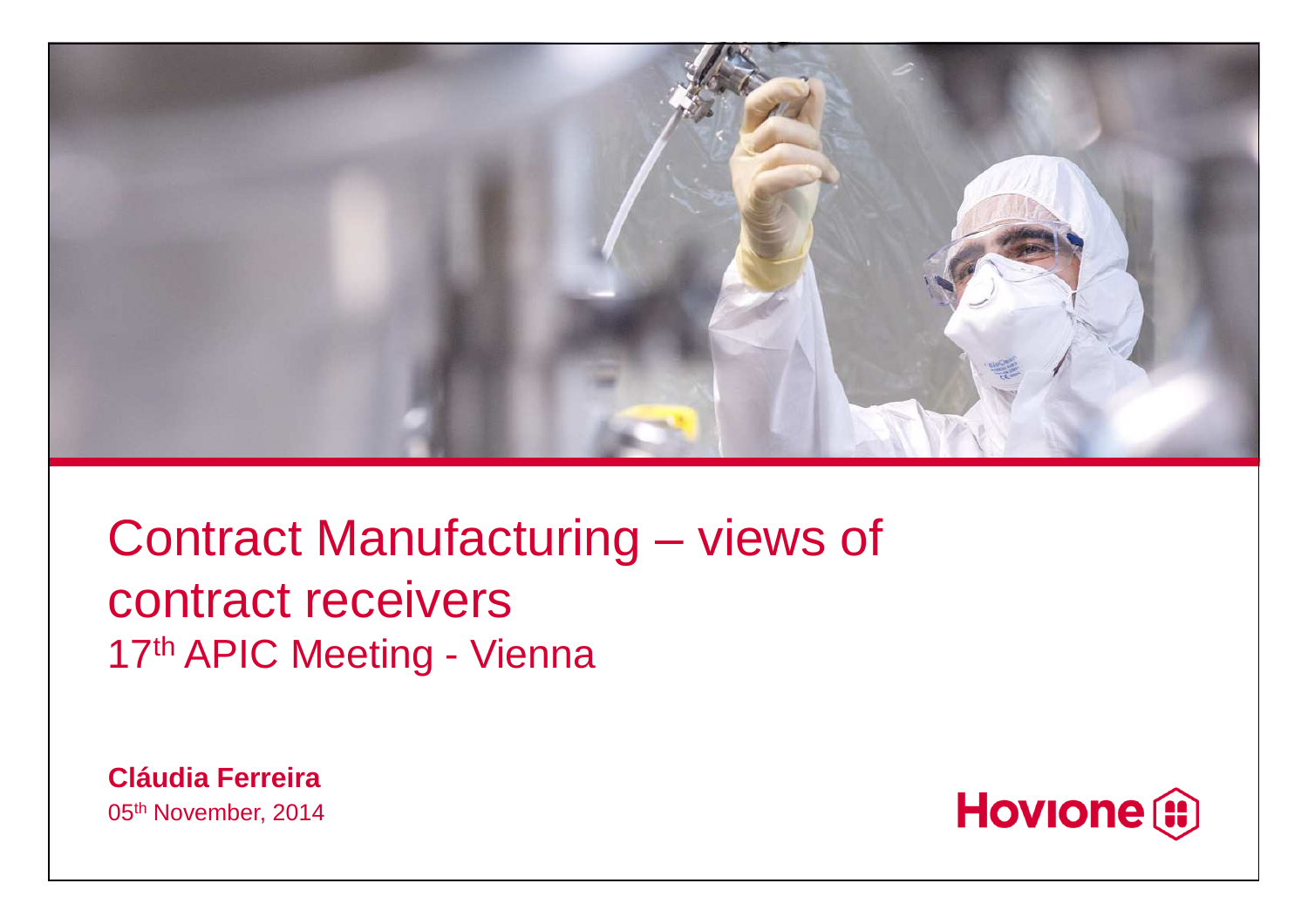### **Agenda**

## **The CMO Quality Management System (QMS) Balancing Act**

Be Compliant, Be Effective and Keep the Customer Happy

Tips for a Successful Collaboration

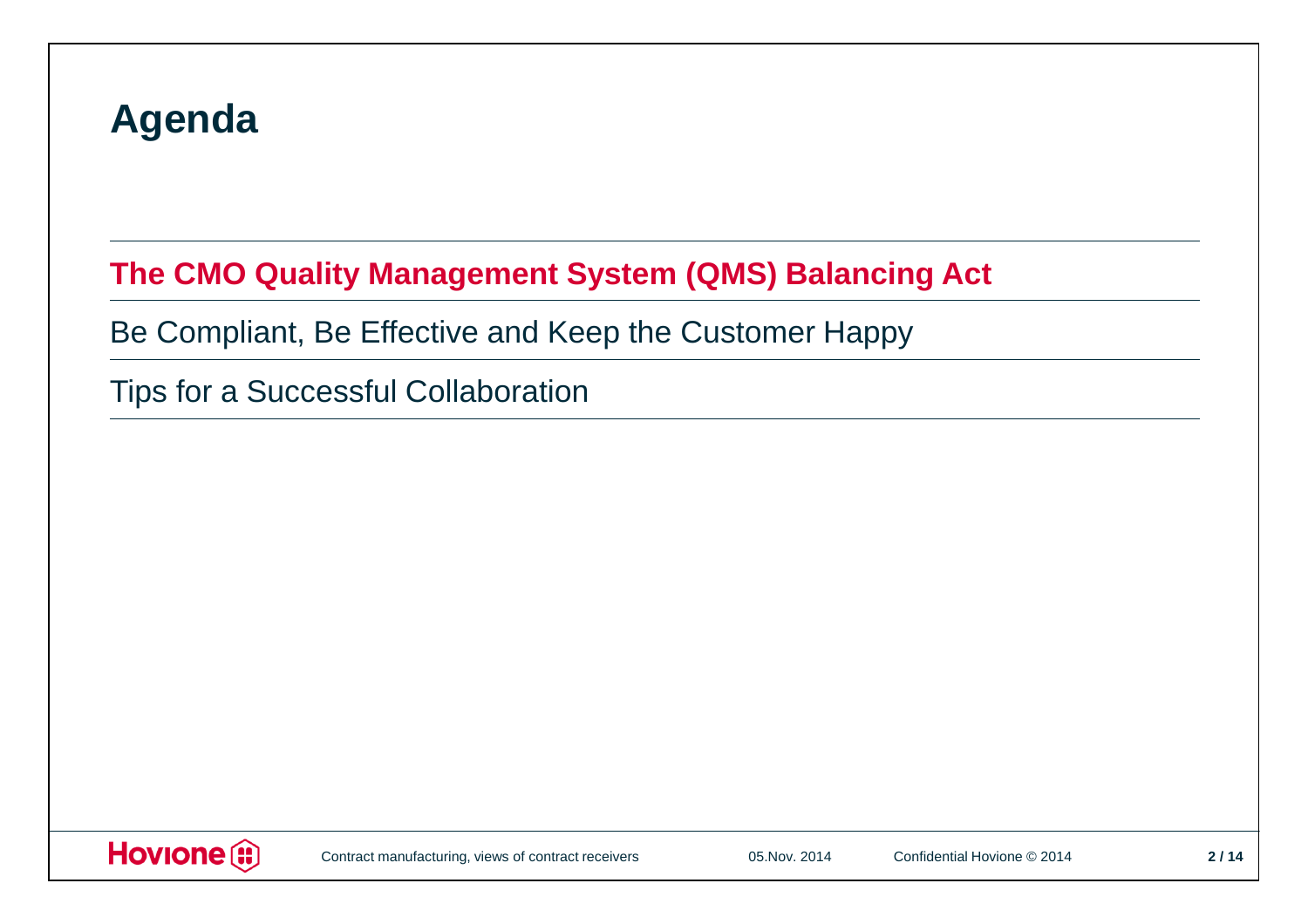## **The CMO Quality Management System (QMS) Balancing Act**

The Pharmaceutical industry is a highly regulated environment.

The CMO QMS is going to be put through many tests, being it customer audits or inspections by Health Authorities.

Should you keep updating your system

with all these inputs or have a tailor made

approach per customer?

If they are requirements form Health authorities,

YES.

But what if they are customer driven?



#### Hovione<sup>(i)</sup>

Contract manufacturing, views of contract receivers

05.Nov. 2014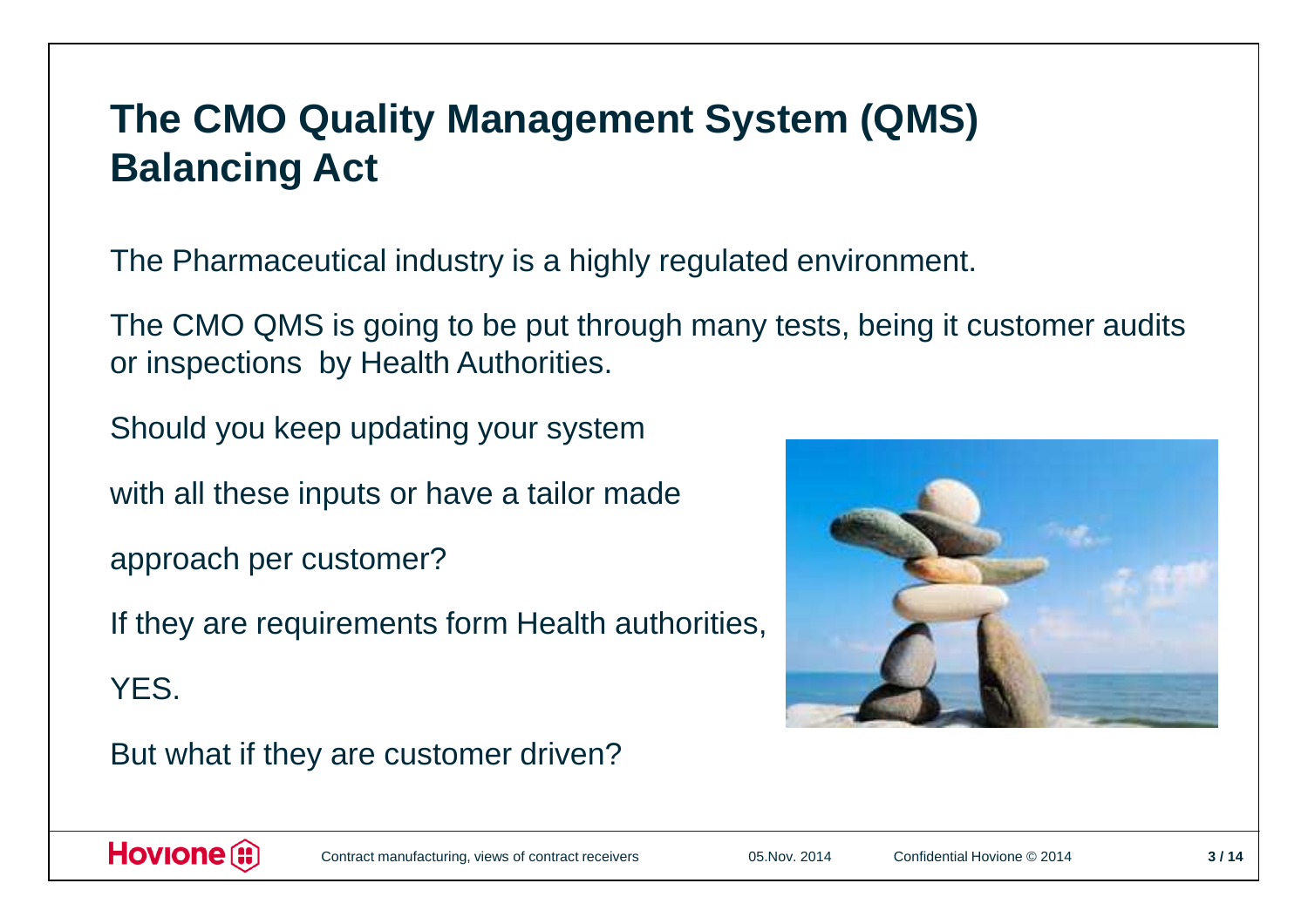## **The CMO Quality Management System (QMS) Balancing Act**

Our experience is that if you try to adjust your system to every received input you will end up having a more complex QMS then you really need to.

The risk is that by trying to agree to all, you may end up in an out of compliance situation or with a system that requires ever increasing resources to keep its compliance status.

Based on our experience, we recommend

a tailor made approach for any customer

requirement that goes outside your QMS.

In this way you:

- Meet Customer requirements/expectations
- Keep your QMS manageable



Hovione<sup>(i)</sup>

Contract manufacturing, views of contract receivers

05.Nov. 2014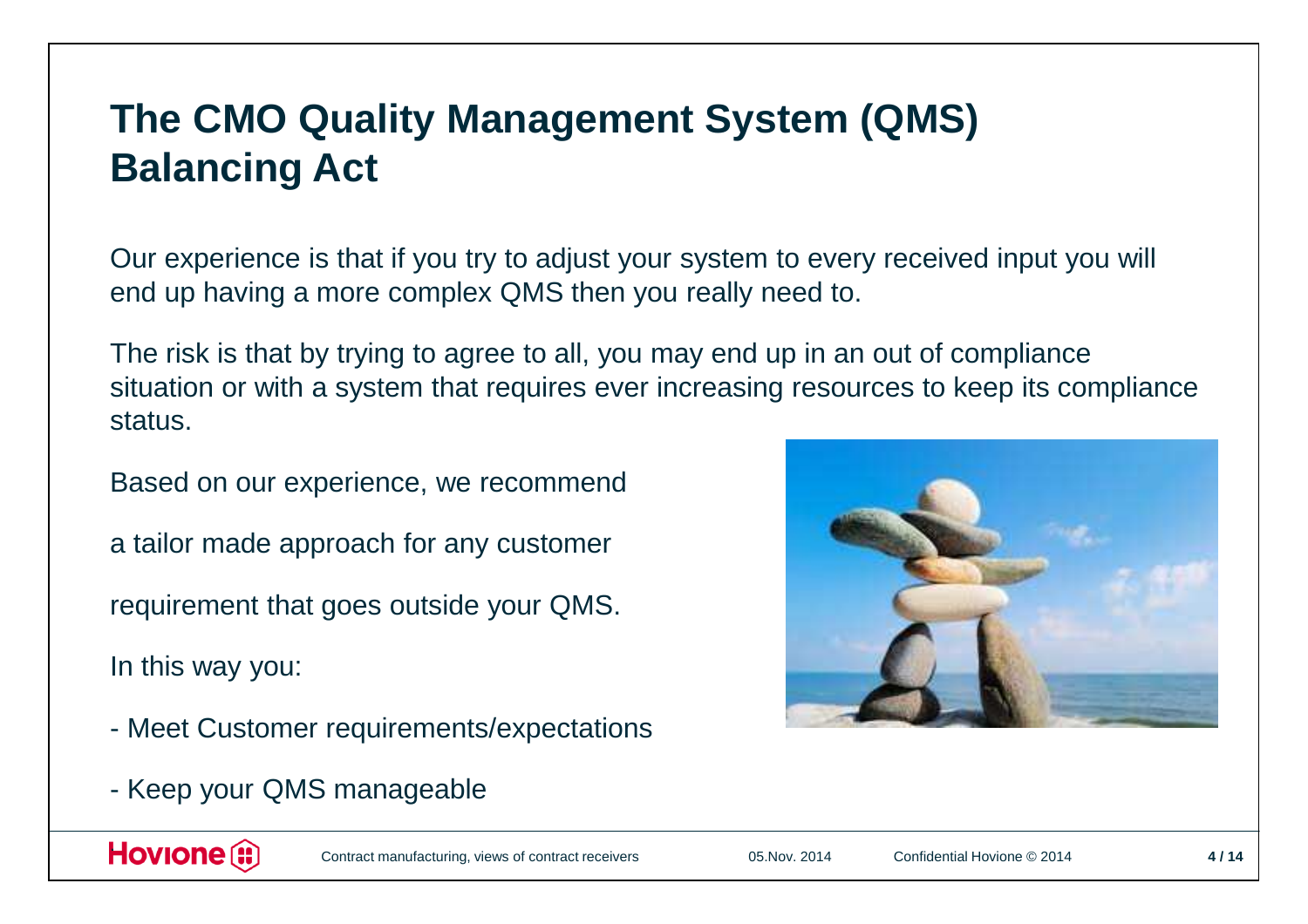## **The CMO Quality Management System (QMS) Balancing Act**

Examples of requests outside of your QMS that you may encounter:

- $\bullet$ Use of a different layout for GMP protocols and reports
- •Different acceptance criteria for the parameters in an analytical method validation
- •Special rules to apply in the integration of chromatographic data
- • PDFed Copies of all analytical data pertaining to an analytical result (even up to the equipment calibration record)
- •Translation to English of executed records
- • Client specific information in the contents of the export label used for product exportation (e.g. Client product code / Client batch number) that your system is blinded to (therefore implying manual inputs every time)

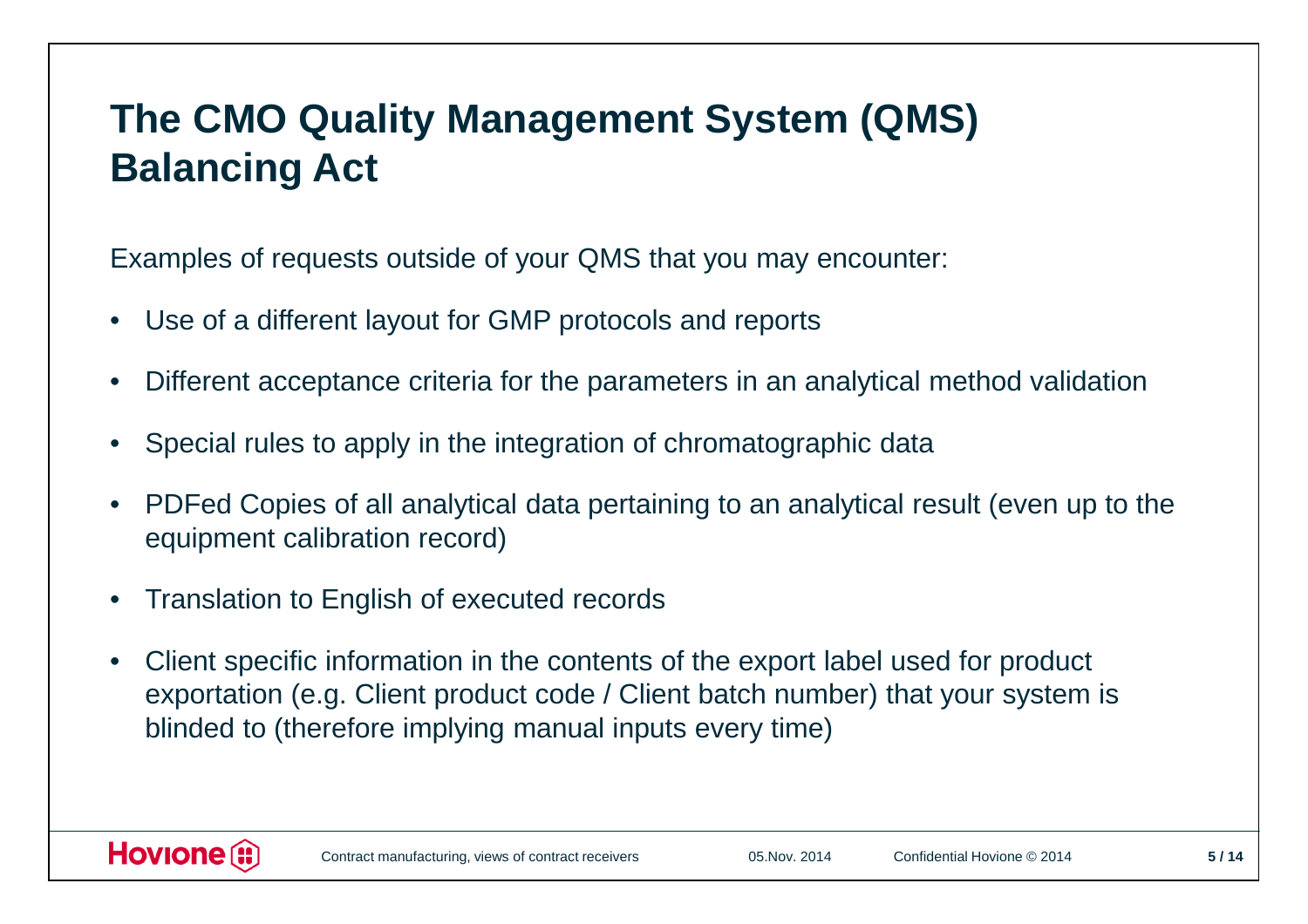### **Agenda**

The CMO Quality System (QS) Balancing Act

**Be Compliant , Be Effective and Keep the Customer Happy** 

Tips for a Successful Collaboration

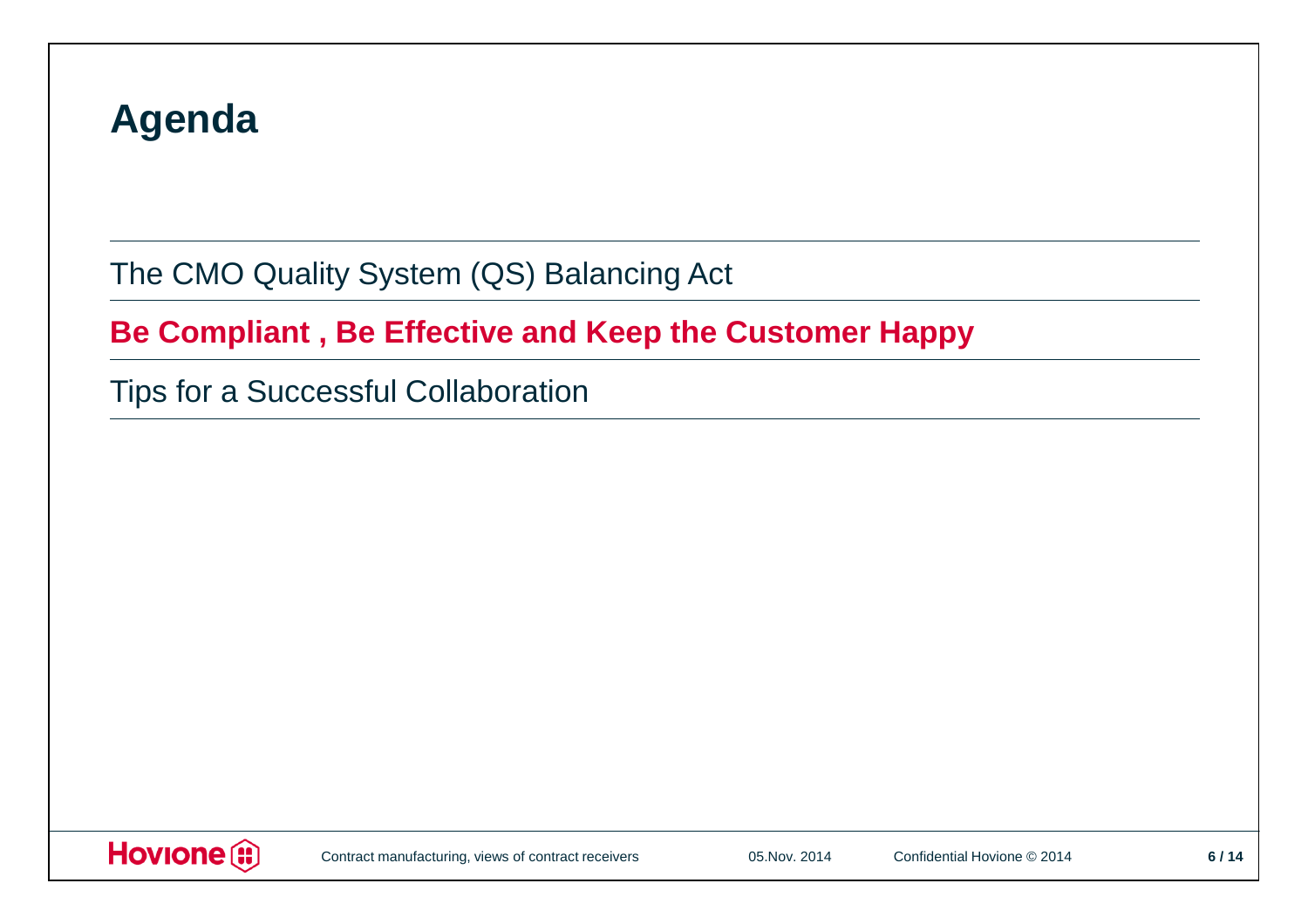## **Be Compliant , Be Effective and Keep the Customer Happy**

#### cGMPs Be compliant

- • In the CMO world is of paramount importance to have a tracking system of new requirements, preferably while they are under discussion, and have an active participation in industry forums
- $\bullet$  In this way you can anticipate any changes and evaluate their impact on your currentcompliance strategy in advance of thembecoming a requirement



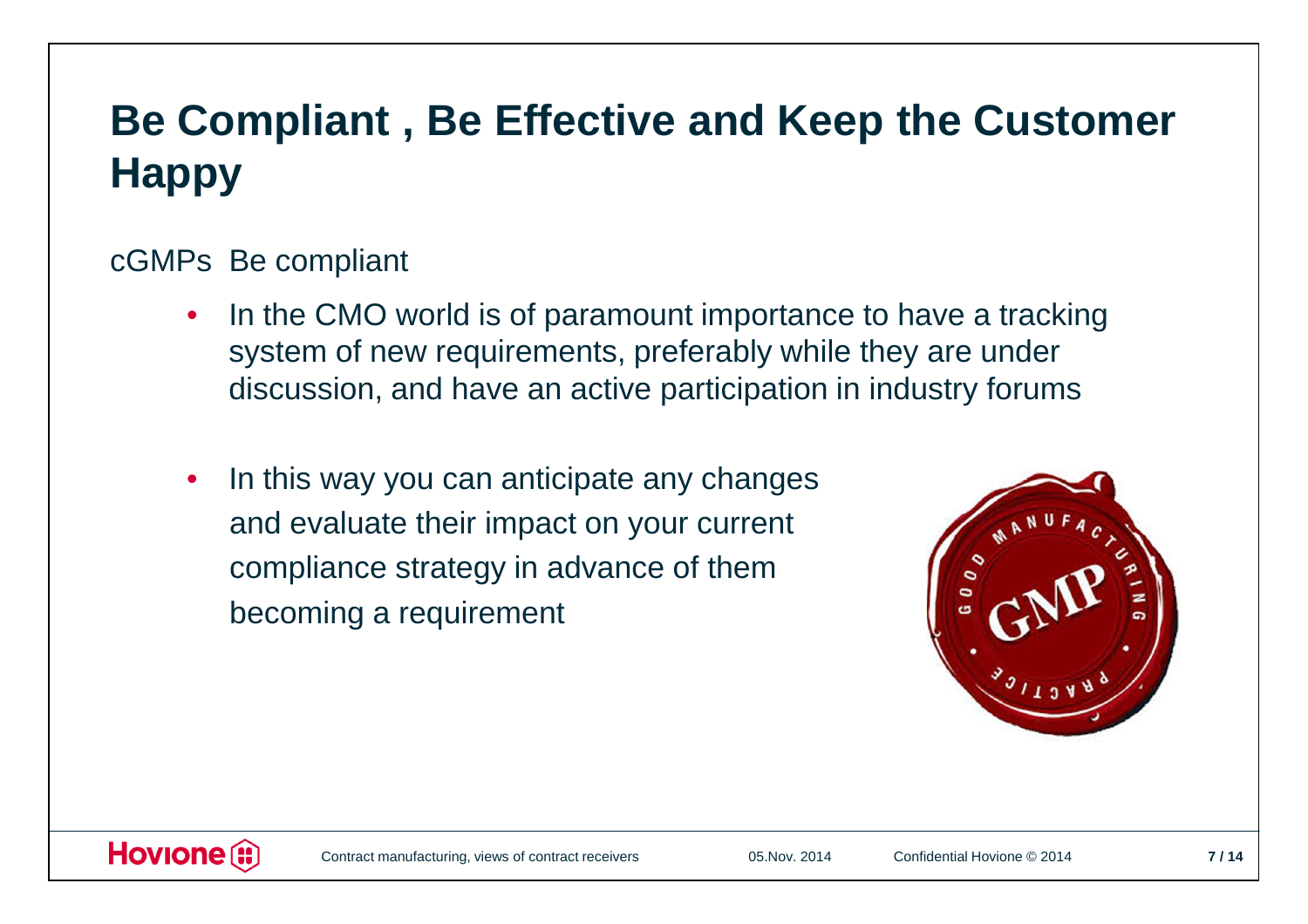## **Be Compliant , Be Effective and Keep the Customer Happy**

The importance of Quality Agreements

- Put a Quality Agreement in place before you start any project for a 3<sup>rd</sup> party
	- o agree and set forth the quality standard of work for the manufacture, analysis and release of the Product
	- oclarify the responsibilities that each party has
	- o $\,\circ\,\,$  define a clear understanding on what it is to be provided
- Have ready to use templates that are easy to follow and understand: use tables instead of text

In this way you will be able to identify any gap between what the customer is expecting from you and what your QMS is set up to deliver and address it in good time prior to the project initiation.

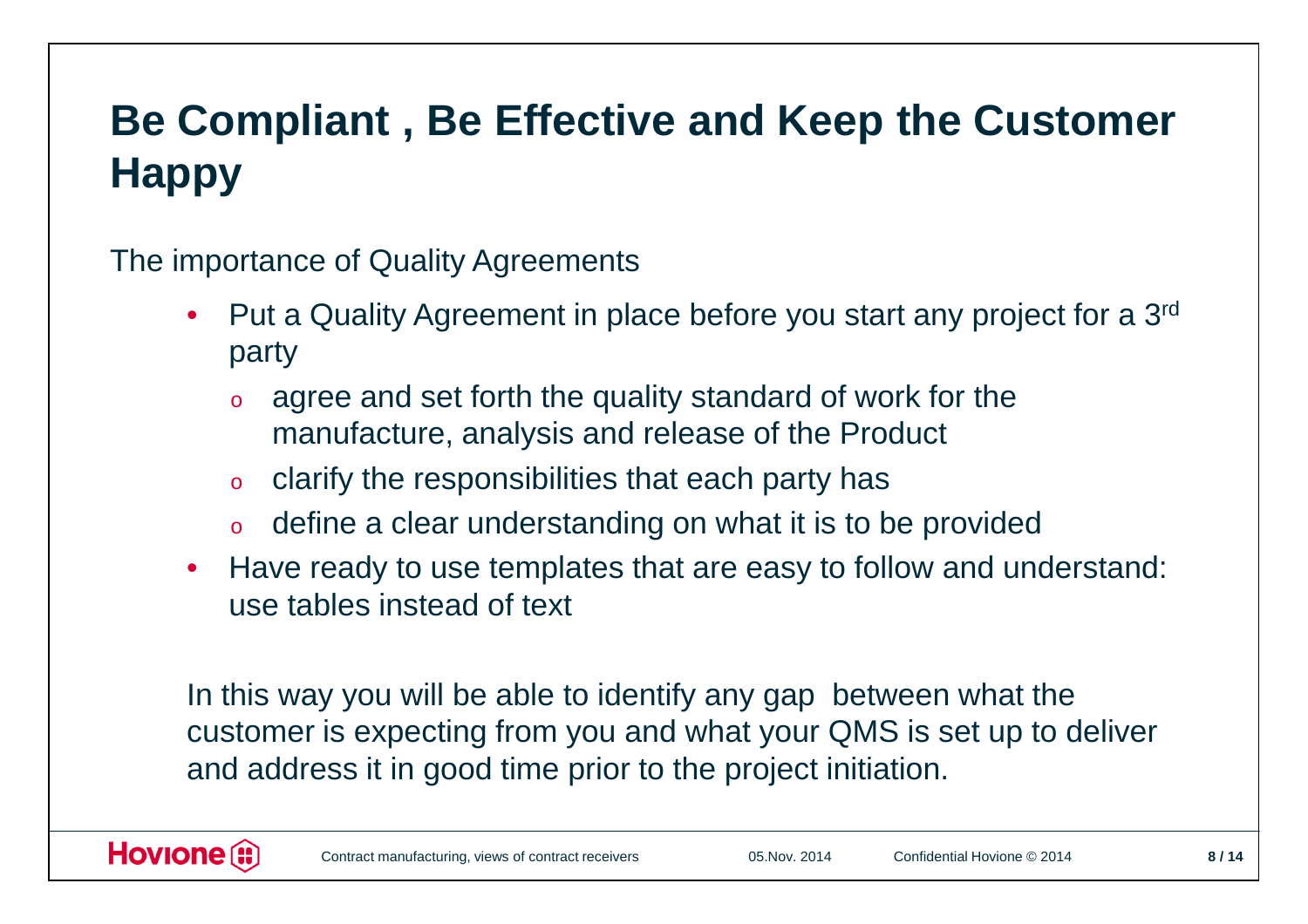## **Be Compliant , Be Effective and Keep the Customer Happy**

Importance of good working relationships:

- The human factor should also be taken care of when you are working as a CMO
- Identify the key players from both the CMO and the customer organization for any given work scope (project)
- $\bullet$ If at all possible, schedule some face to face time
- $\bullet$  In any case, establish a communication line as soon as possible, e.g. kick off meeting, so that both organizations technical experts know who is there counter part in case of need (facilitate e-mail, phone)

Early engagement with in the major disciplines avoids surprises and builds trust, which enables a more effective collaboration.

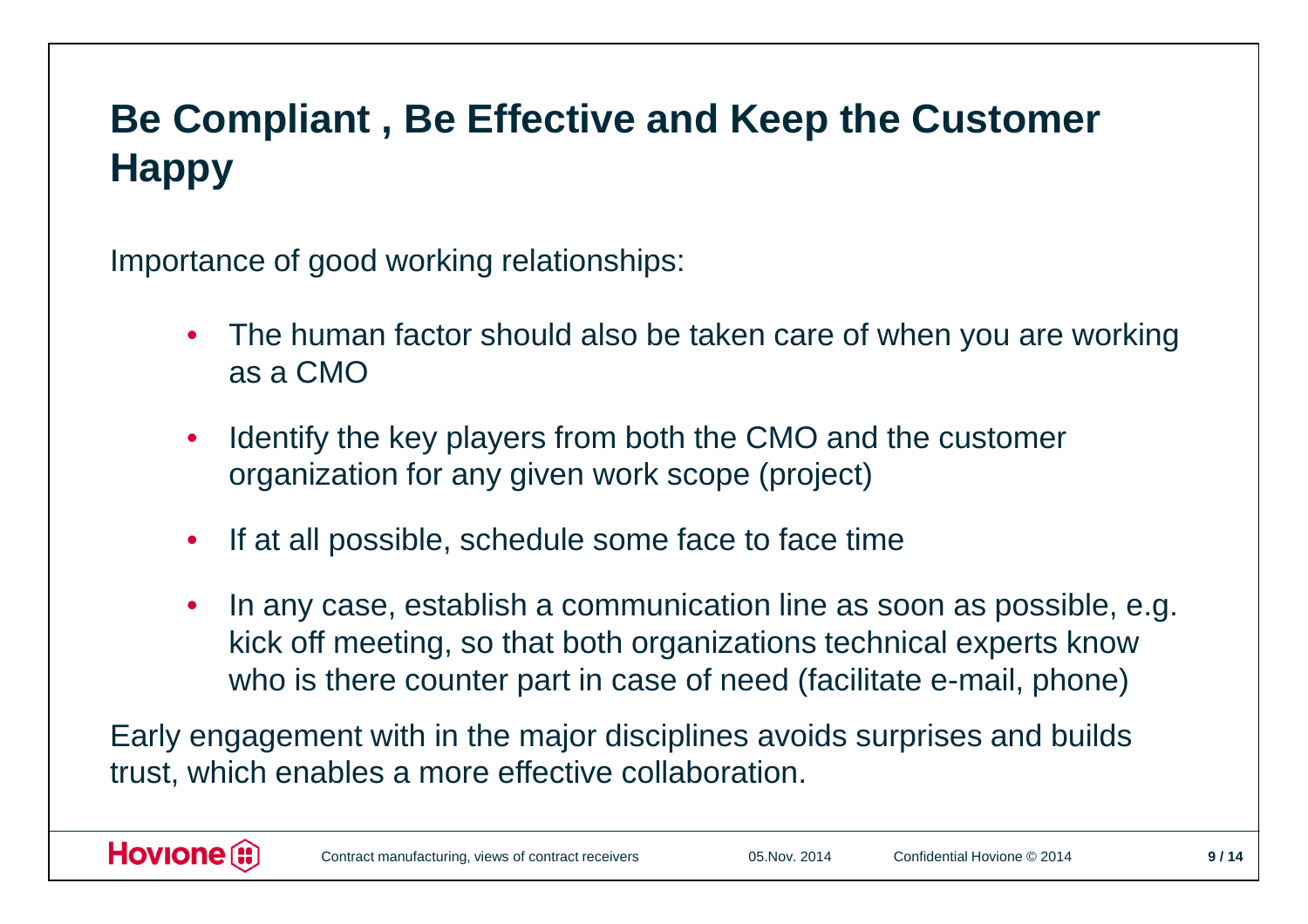### **Agenda**

The CMO Quality System (QS) Balancing Act

Be Compliant , Be Effective and Keep the Customer Happy

**Tips for a Successful Collaboration** 

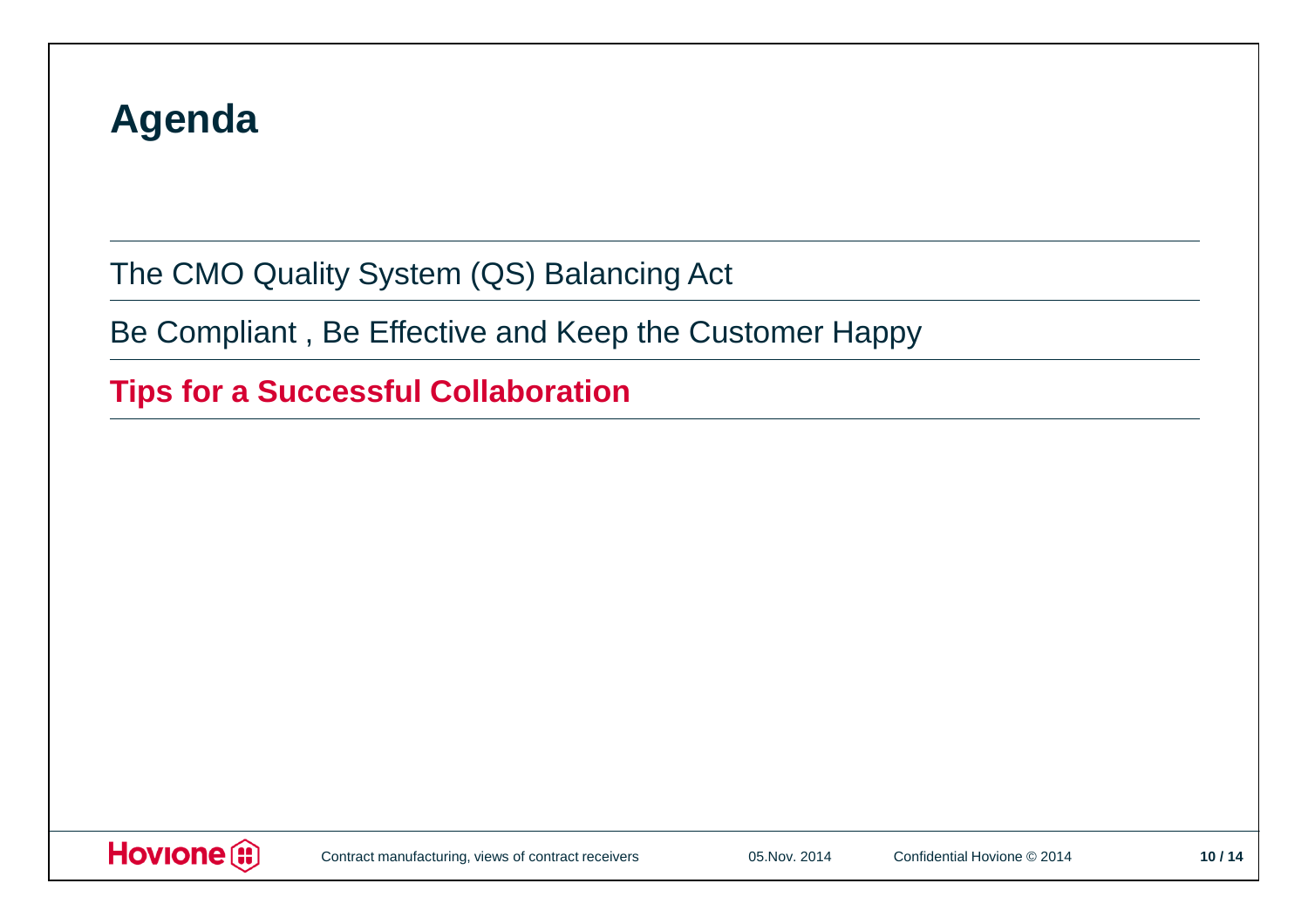## **Tips for a Successful Collaboration**

Review of some sound rules

- • Communication flow
	- o Define the periodicity of work status updates to the customer (and comply with them!)
	- oDefine the format: summary reports, conference calls, etc.
	- o Define who needs to be involved in the decision making process for scheduling, production, analytical, business related issues
	- oCommunicate those to all involved
	- o Have a good balance of formal and informal communication at different levels of both organizations

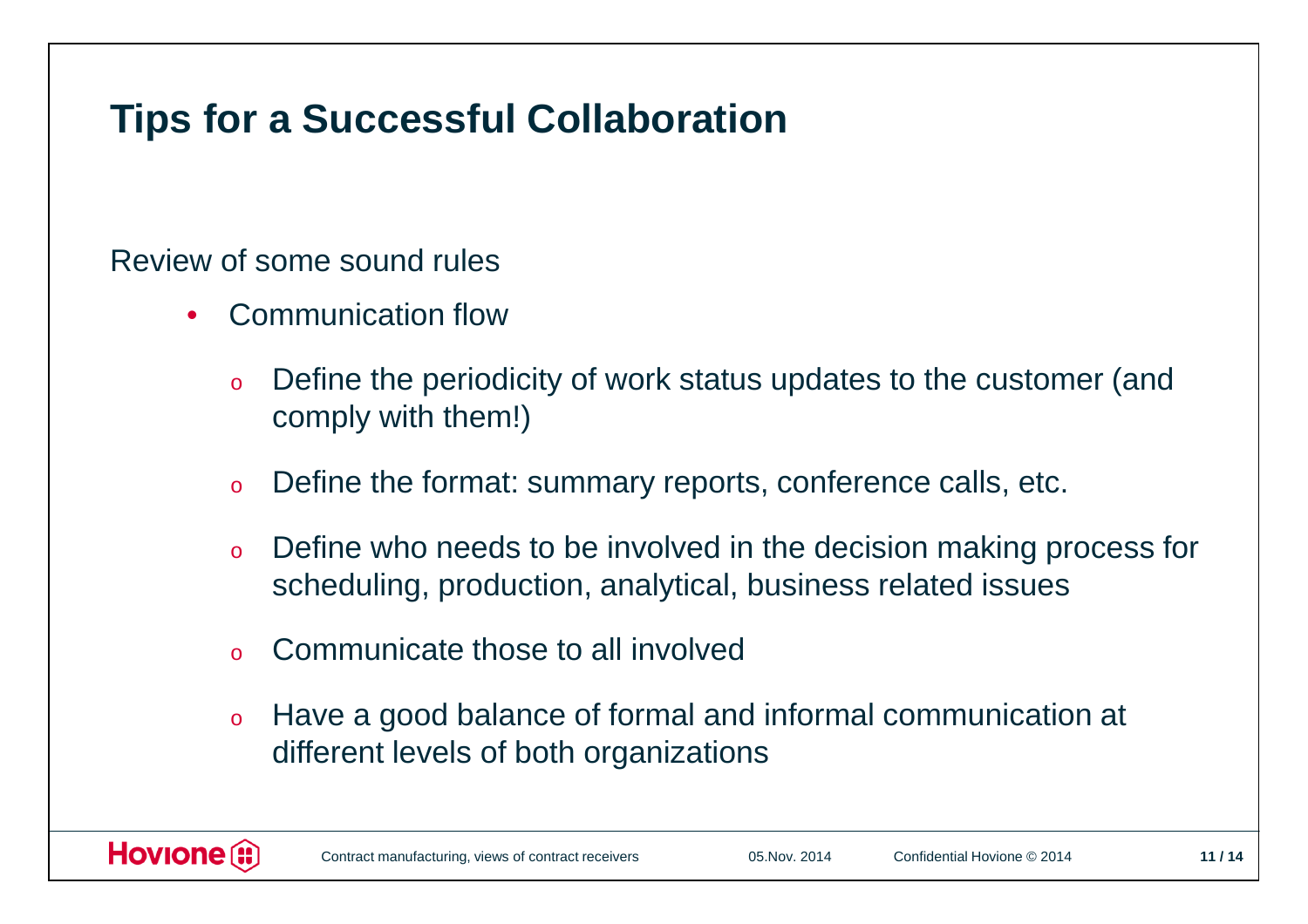## **Tips for a Successful Collaboration**

Review of some sound rules

- $\bullet$  Audits
	- oAs a contract receiver organization, audits are part of the job
	- o However they do take time and focus away from the CMO organization
	- oThe Quality Agreement is a useful tool also to rule on this topic
	- o Not all audits need to be the same: typify them (e.g. QMS compliance audit, project related audit, technical visits) to manage effort
	- o Make use of your track record to try to reduce the number of audits
		- $\bullet$ health authorities
		- $\bullet$ 3<sup>rd</sup> party independent auditors (like ACI (API Compliance Institute) or RX-360)

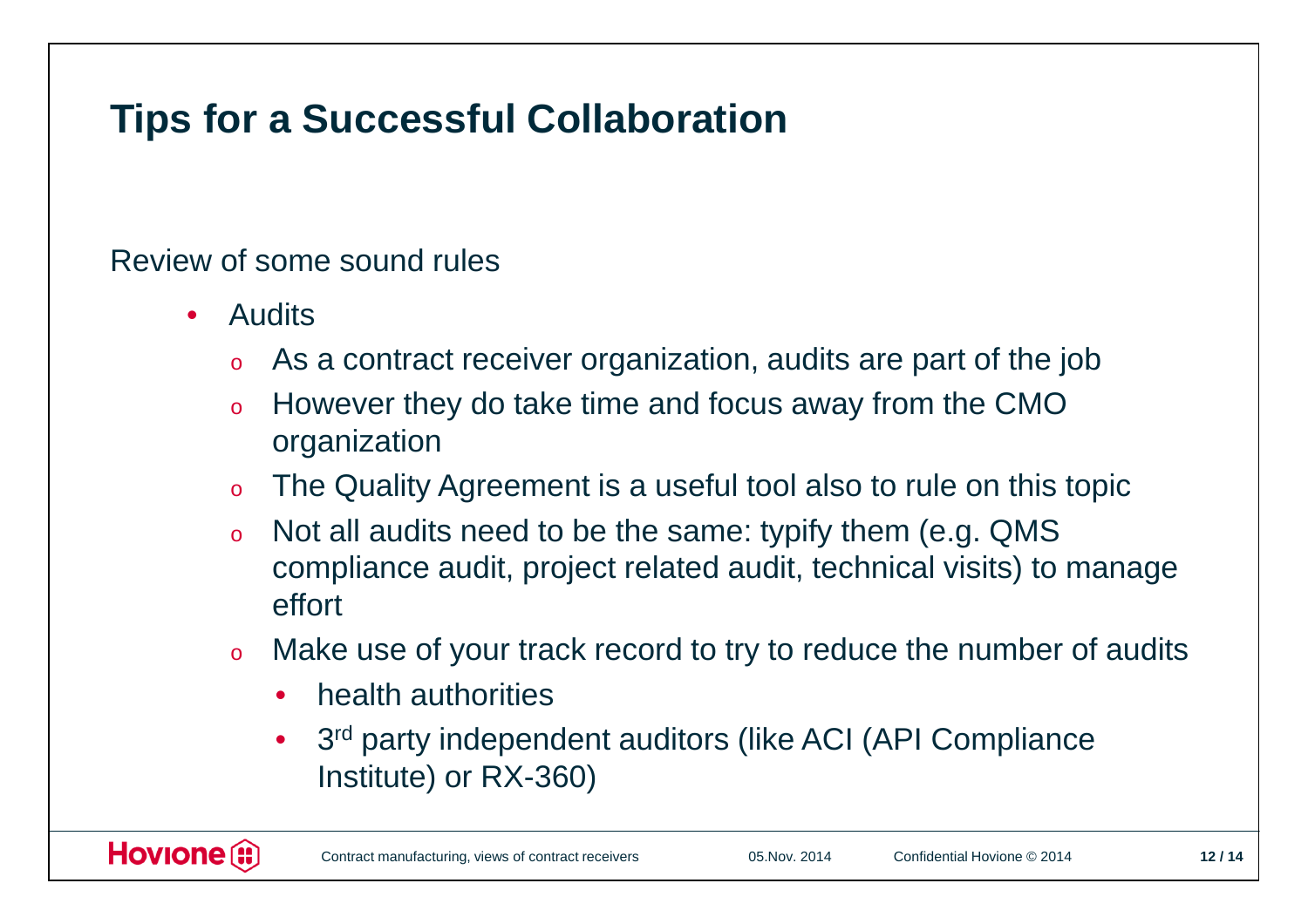## **Tips for a Successful Collaboration**

#### Review of some sound rules

- • Documentation
	- o The topic of documentation review by the customer can have a direct impact on the CMO delivery timelines and you overall efficiency
	- oAgree on what needs and also on what needs not customer input
	- o Agree on turnaround times both for delivery by the CMO but also for providing feedback from the customer side
	- o Pre-define who needs to give input on a given subject (and try to keep this to minimum number of subject matter experts)

This discipline is very important for efficiency on both sides.

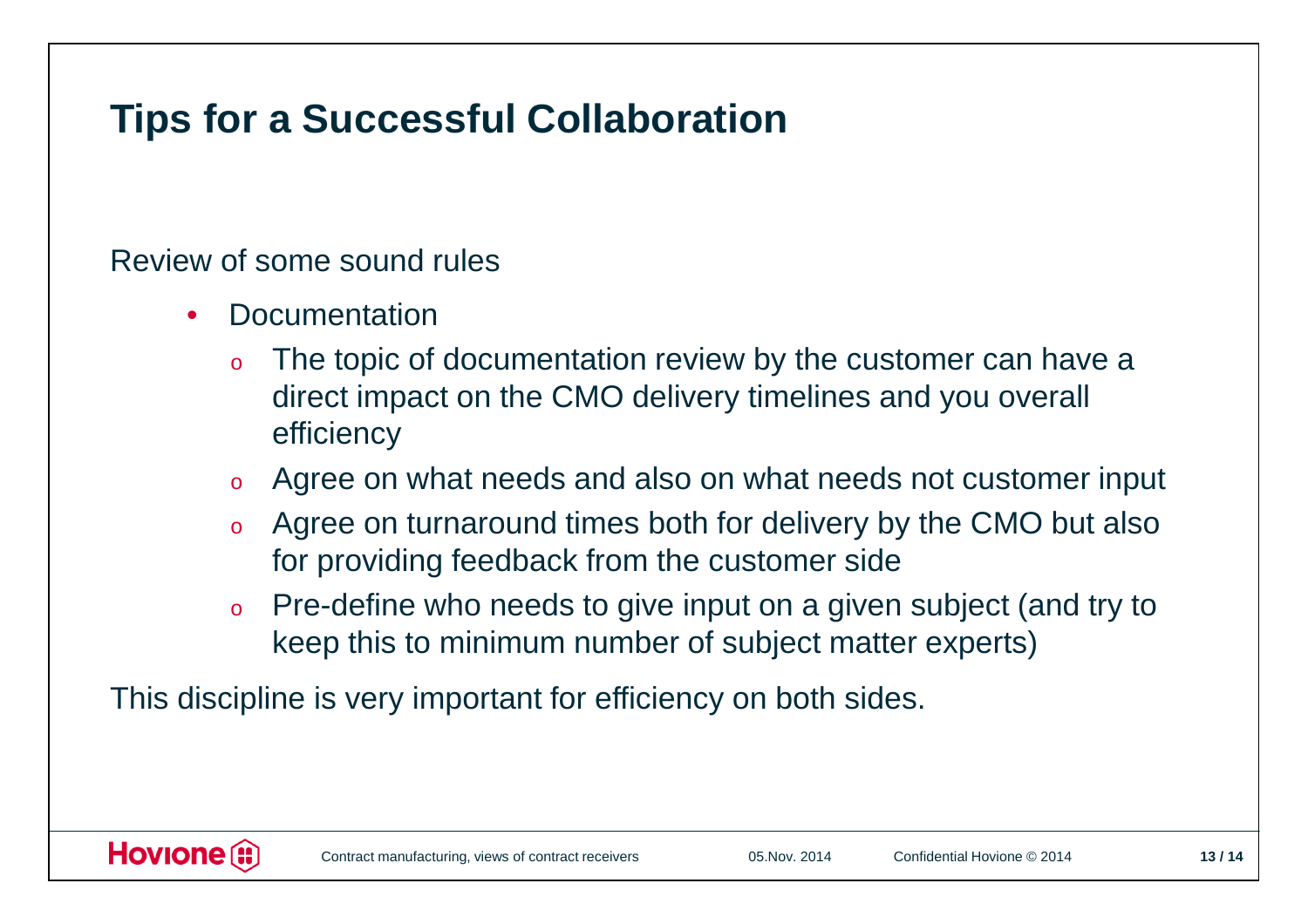#### **Final remarks**

Working as a CMO is complex and requires a finely tuned orchestra, but the Client, is not a passive audience – but rather an integral part of the orchestra as well.

In the end the success will be a measure

on how well the two organizations can "tango"!





Contract manufacturing, views of contract receivers

05.Nov. 2014

Confidential Hovione © 2014 **<sup>14</sup> / 14**